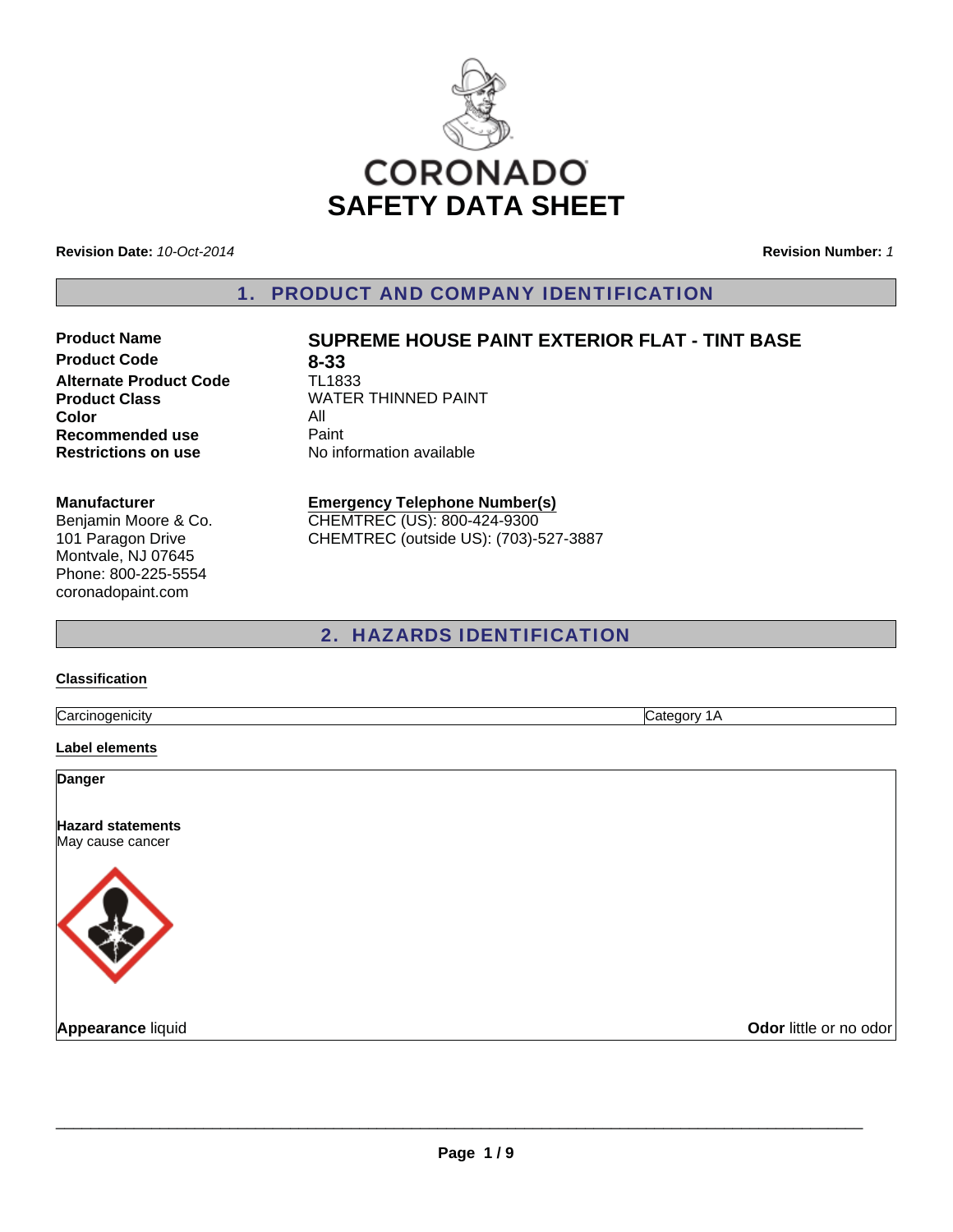#### 8-33 - **SUPREME HOUSE PAINT EXTERIOR FLAT - TINT BASE**

#### **Precautionary Statements - Prevention**

Obtain special instructions before use Do not handle until all safety precautions have been read and understood Use personal protective equipment as required

#### **Precautionary Statements - Response**

If exposed or concerned get medical attention

### **Precautionary Statements - Storage**

Store locked up

#### **Precautionary Statements - Disposal**

Dispose of contents/container to an approved waste disposal plant

#### **Hazards not otherwise classified (HNOC)**

Not Applicable

#### **Other information**

No information available

### 3. COMPOSITION INFORMATION ON COMPONENTS

 $\Box$ 

| <b>Chemical Name</b>                           | <b>CAS-No</b> | Weight % (max) |
|------------------------------------------------|---------------|----------------|
| Nepheline syenite                              | 37244-96-5    | 20             |
| Titanium dioxide                               | 13463-67-7    | 15             |
| Zinc oxide                                     | 1314-13-2     |                |
| Distillates (petroleum), solvent-dewaxed heavy | 64742-65-0    |                |
| paraffinic                                     |               |                |
| Sodium C14-C16 olefin sulfonate                | 68439-57-6    | 0.5            |
| Urea, N-(3,4-dichlorophenyl)-N,N-dimethyl-     | 330-54-1      | 0.5            |

### 4. FIRST AID MEASURES

| <b>General Advice</b>                  | No hazards which require special first aid measures.                                               |
|----------------------------------------|----------------------------------------------------------------------------------------------------|
| <b>Eye Contact</b>                     | Rinse thoroughly with plenty of water for at least 15 minutes and consult a physician.             |
| <b>Skin Contact</b>                    | Wash off immediately with soap and plenty of water removing all contaminated<br>clothes and shoes. |
| <b>Inhalation</b>                      | Move to fresh air. If symptoms persist, call a physician.                                          |
| Ingestion                              | Clean mouth with water and afterwards drink plenty of water. Consult a physician if<br>necessary.  |
| <b>Most Important Symptoms/Effects</b> | No information available.                                                                          |
| <b>Notes To Physician</b>              | Treat symptomatically                                                                              |

### 5. FIRE-FIGHTING MEASURES

**Suitable Extinguishing Media** Media Use extinguishing measures that are appropriate to local circumstances and the surrounding environment.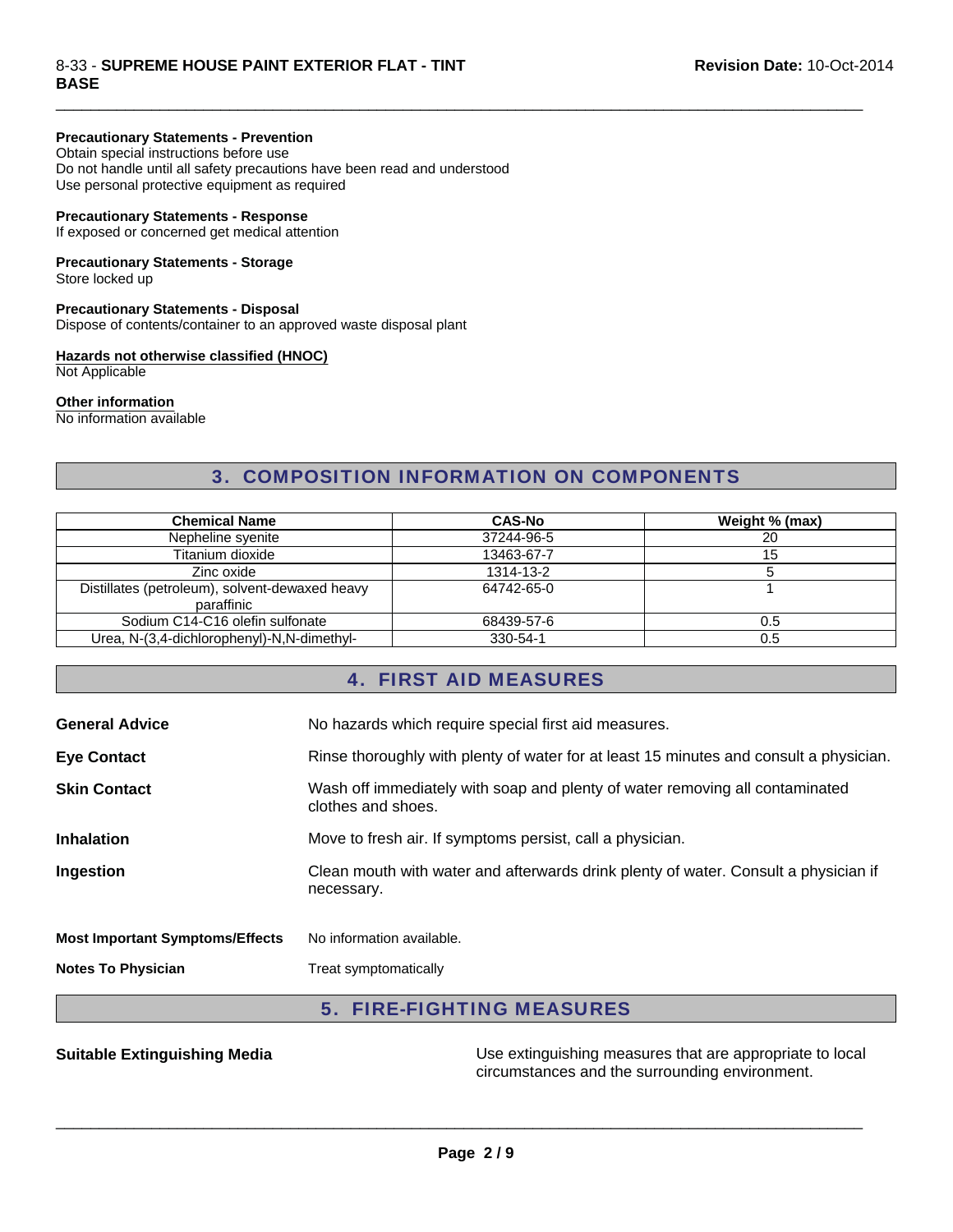| <b>Protective Equipment And Precautions For Firefighters</b>                                      | As in any fire, wear self-contained breathing apparatus<br>pressure-demand, MSHA/NIOSH (approved or equivalent)<br>and full protective gear. |
|---------------------------------------------------------------------------------------------------|----------------------------------------------------------------------------------------------------------------------------------------------|
| <b>Specific Hazards Arising From The Chemical</b>                                                 | Closed containers may rupture if exposed to fire or extreme<br>heat.                                                                         |
| <b>Sensitivity To Mechanical Impact</b>                                                           | No.                                                                                                                                          |
| <b>Sensitivity To Static Discharge</b>                                                            | No.                                                                                                                                          |
| <b>Flash Point Data</b><br>Flash Point (°F)<br>Flash Point (°C)<br><b>Flash Point Method</b>      | Not applicable<br>Not applicable<br>Not applicable                                                                                           |
| <b>Flammability Limits In Air</b><br><b>Lower Explosion Limit</b><br><b>Upper Explosion Limit</b> | Not applicable<br>Not applicable                                                                                                             |
| Health: 1<br><b>NFPA</b><br><b>Flammability: 0</b>                                                | <b>Instability: 0</b><br>Special: -                                                                                                          |

 $\Box$ 

#### **NFPA Legend**

0 - Not Hazardous

- 1 Slightly
- 2 Moderate
- 3 High
- 4 Severe

*The ratings assigned are only suggested ratings, the contractor/employer has ultimate responsibilities for NFPA ratings where this system is used.*

*Additional information regarding the NFPA rating system is available from the National Fire Protection Agency (NFPA) at www.nfpa.org.*

### 6. ACCIDENTAL RELEASE MEASURES

| <b>Personal Precautions</b>      | Avoid contact with skin, eyes and clothing. Ensure adequate ventilation.                             |
|----------------------------------|------------------------------------------------------------------------------------------------------|
| <b>Other Information</b>         | Prevent further leakage or spillage if safe to do so.                                                |
| <b>Environmental Precautions</b> | See Section 12 for additional Ecological Information.                                                |
| <b>Methods For Clean-Up</b>      | Soak up with inert absorbent material. Sweep up and shovel into suitable containers<br>for disposal. |

### 7. HANDLING AND STORAGE

| <b>Handling</b>               | Avoid contact with skin, eyes and clothing. Avoid breathing vapors, spray mists or<br>sanding dust. In case of insufficient ventilation, wear suitable respiratory equipment. |
|-------------------------------|-------------------------------------------------------------------------------------------------------------------------------------------------------------------------------|
| <b>Storage</b>                | Keep container tightly closed. Keep out of the reach of children.                                                                                                             |
| <b>Incompatible Materials</b> | No information available                                                                                                                                                      |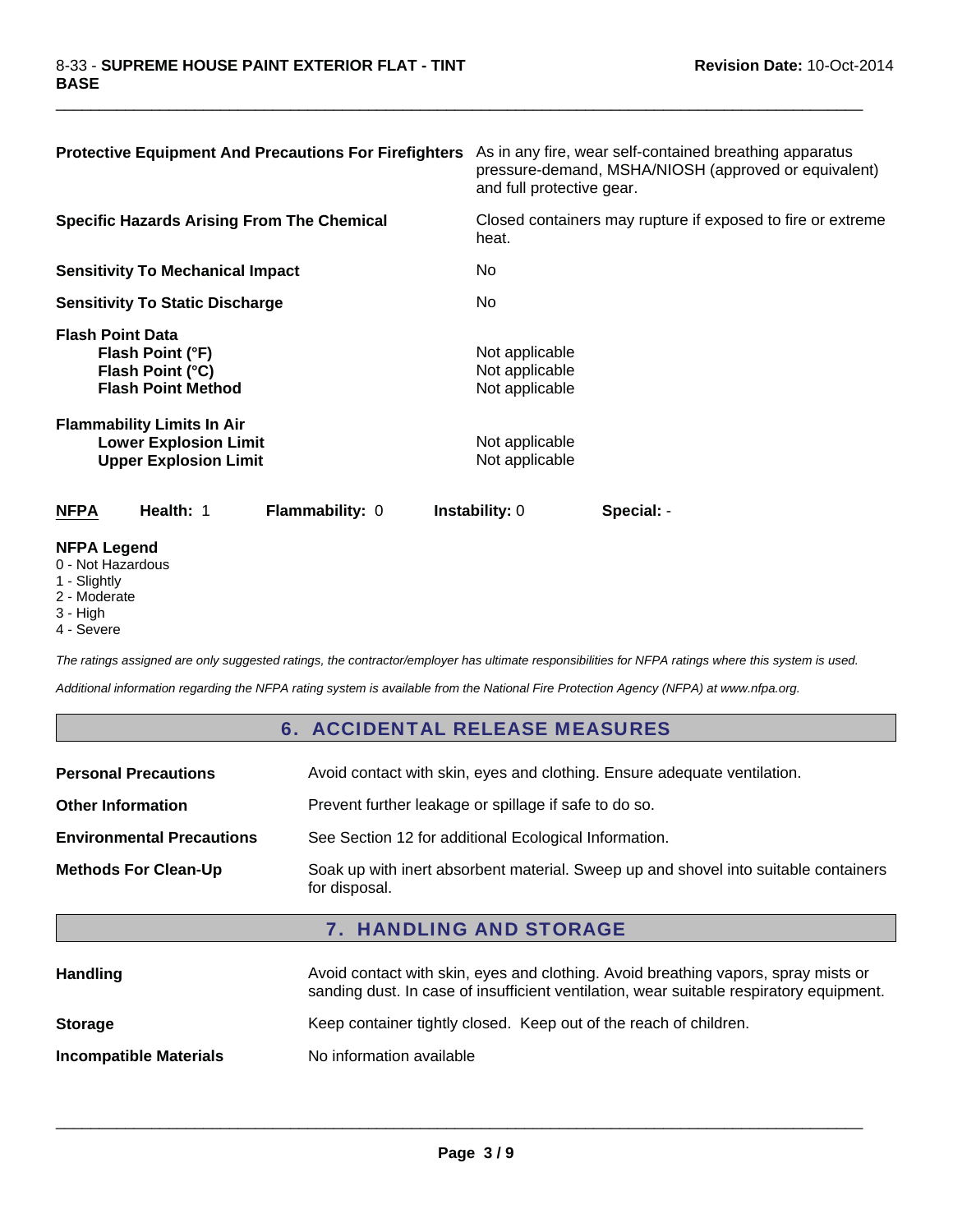## 8. EXPOSURE CONTROLS / PERSONAL PROTECTION

 $\Box$ 

#### **Exposure Limits**

| <b>Chemical Name</b>              | <b>ACGIH</b>                | <b>OSHA</b>                               |
|-----------------------------------|-----------------------------|-------------------------------------------|
| Nepheline syenite                 | N/E                         | 5 mg/m <sup>3</sup> - TWA (nuisance dust) |
| Titanium dioxide                  | 10 mg/m <sup>3</sup> - TWA  | 15 mg/m <sup>3</sup> - TWA                |
| Zinc oxide                        | $2$ mg/m <sup>3</sup> - TWA | 15 mg/m <sup>3</sup> - TWA total          |
|                                   | 10 mg/m <sup>3</sup> - STEL | $5 \text{ mg/m}^3$ - TWA                  |
| Distillates (petroleum), solvent- | N/E                         | N/F                                       |
| dewaxed heavy paraffinic          |                             |                                           |
| Sodium C14-C16 olefin sulfonate   | N/E                         | N/E                                       |
| Urea, N-(3,4-dichlorophenyl)-     | 10 mg/m <sup>3</sup> - TWA  | N/E                                       |
| N,N-dimethyl-                     |                             |                                           |

**Engineering Measures** Ensure adequate ventilation, especially in confined areas.

# **Personal Protective Equipment**

| <b>Eye/Face Protection</b>    | Safety glasses with side-shields.                                        |
|-------------------------------|--------------------------------------------------------------------------|
| <b>Skin Protection</b>        | Protective gloves and impervious clothing                                |
| <b>Respiratory Protection</b> | In case of insufficient ventilation wear suitable respiratory equipment. |
|                               |                                                                          |

Hygiene Measures **Avoid contact with skin, eyes and clothing. Remove and wash contaminated clothing** before re-use. Wash thoroughly after handling.

### 9. PHYSICAL AND CHEMICAL PROPERTIES

| Appearance                        | liquid                   |
|-----------------------------------|--------------------------|
| Odor                              | little or no odor        |
| <b>Odor Threshold</b>             | No information available |
| Density (Ibs/gal)                 | $10.8 - 11.2$            |
| <b>Specific Gravity</b>           | 1.29 - 1.34              |
| рH                                | No information available |
| <b>Viscosity (cps)</b>            | No information available |
| <b>Solubility</b>                 | No information available |
| <b>Water Solubility</b>           | No information available |
| <b>Evaporation Rate</b>           | No information available |
| <b>Vapor Pressure</b>             | No information available |
| <b>Vapor Density</b>              | No information available |
| Wt. % Solids                      | 45 - 55                  |
| <b>Vol. % Solids</b>              | $30 - 40$                |
| Wt. % Volatiles                   | 45 - 55                  |
| <b>Vol. % Volatiles</b>           | $60 - 70$                |
| <b>VOC Regulatory Limit (g/L)</b> | $50$                     |
| <b>Boiling Point (°F)</b>         | 212                      |
| <b>Boiling Point (°C)</b>         | 100                      |
| <b>Freezing Point (°F)</b>        | 32                       |
| <b>Freezing Point (°C)</b>        | 0                        |
| Flash Point (°F)                  | Not applicable           |
| Flash Point (°C)                  | Not applicable           |
| <b>Flash Point Method</b>         | Not applicable           |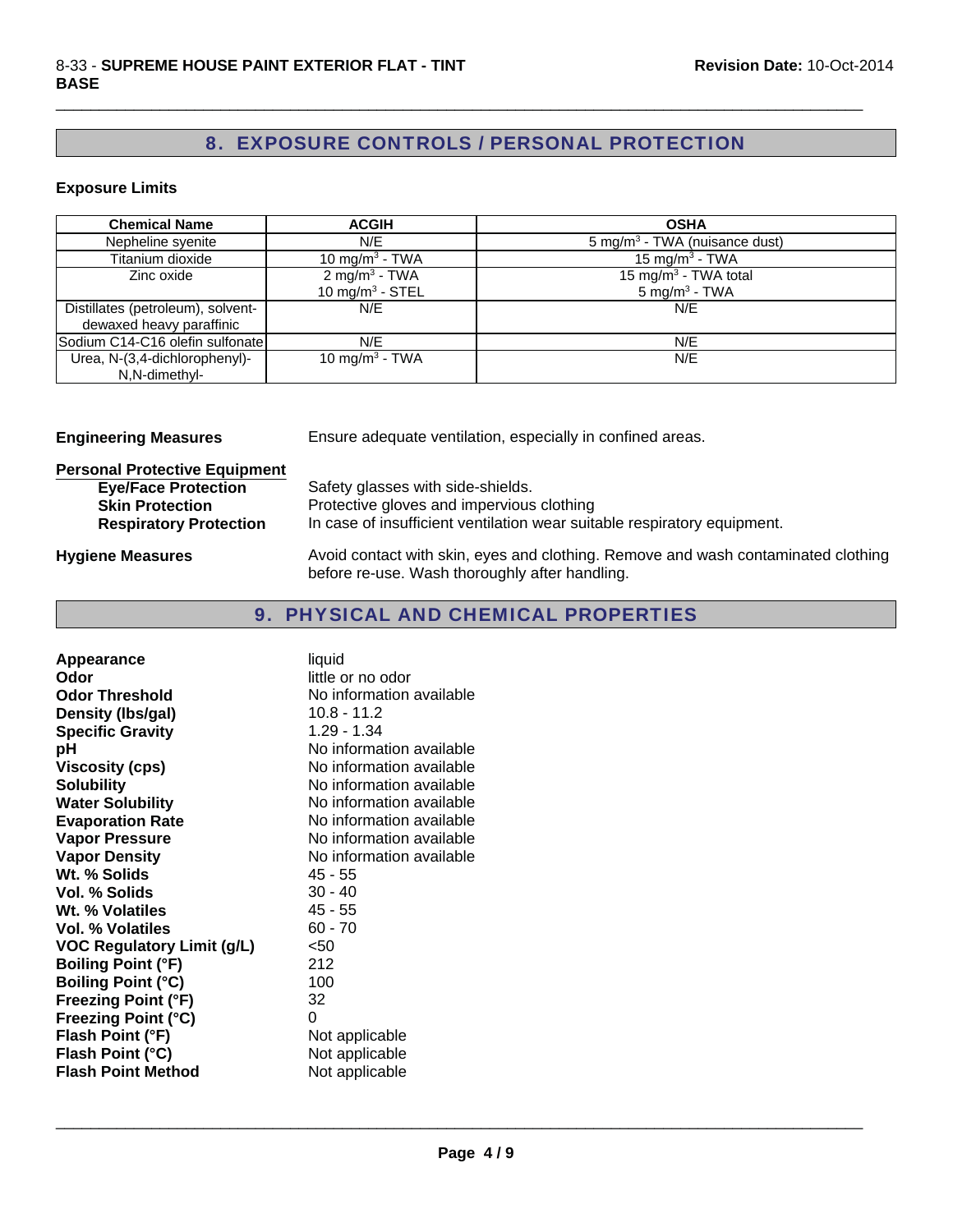### 9. PHYSICAL AND CHEMICAL PROPERTIES

 $\Box$ 

**Flammability (solid, gas)** Not applicable<br> **Upper Explosion Limit** Not applicable **Upper Explosion Limit Lower Explosion Limit** Not applicable **Autoignition Temperature (°F)** No information available **Autoignition Temperature (°C)** No information available **Decomposition Temperature (°F)** No information available **Decomposition Temperature (°C)** No information available **Partition Coefficient (noctanol/water)**

No information available.

### 10. STABILITY AND REACTIVITY

| <b>Reactivity</b>                         | Not Applicable                           |
|-------------------------------------------|------------------------------------------|
| <b>Chemical Stability</b>                 | Stable under normal conditions.          |
| <b>Conditions To Avoid</b>                | Prevent from freezing                    |
| <b>Incompatible Materials</b>             | No materials to be especially mentioned. |
| <b>Hazardous Decomposition Products</b>   | None under normal use.                   |
| <b>Possibility Of Hazardous Reactions</b> | None under normal conditions of use.     |

### 11. TOXICOLOGICAL INFORMATION

#### **Information on likely routes of exposure**

# **Product Information Inhalation** No information available **Eve contact** No information available **Skin contact** No information available **Ingestion** No information available **Acute Toxicity Product** No information available **Information on toxicological effects Symptoms** No information available

### **Delayed and immediate effects as well as chronic effects from short and long-term exposure**

| <b>Sensitization:</b>       | No information available |
|-----------------------------|--------------------------|
| <b>Mutagenic Effects</b>    | No information available |
| <b>Reproductive Effects</b> | No information available |

#### **Numerical measures of toxicity**

**The following values are calculated based on chapter 3.1 of the GHS document**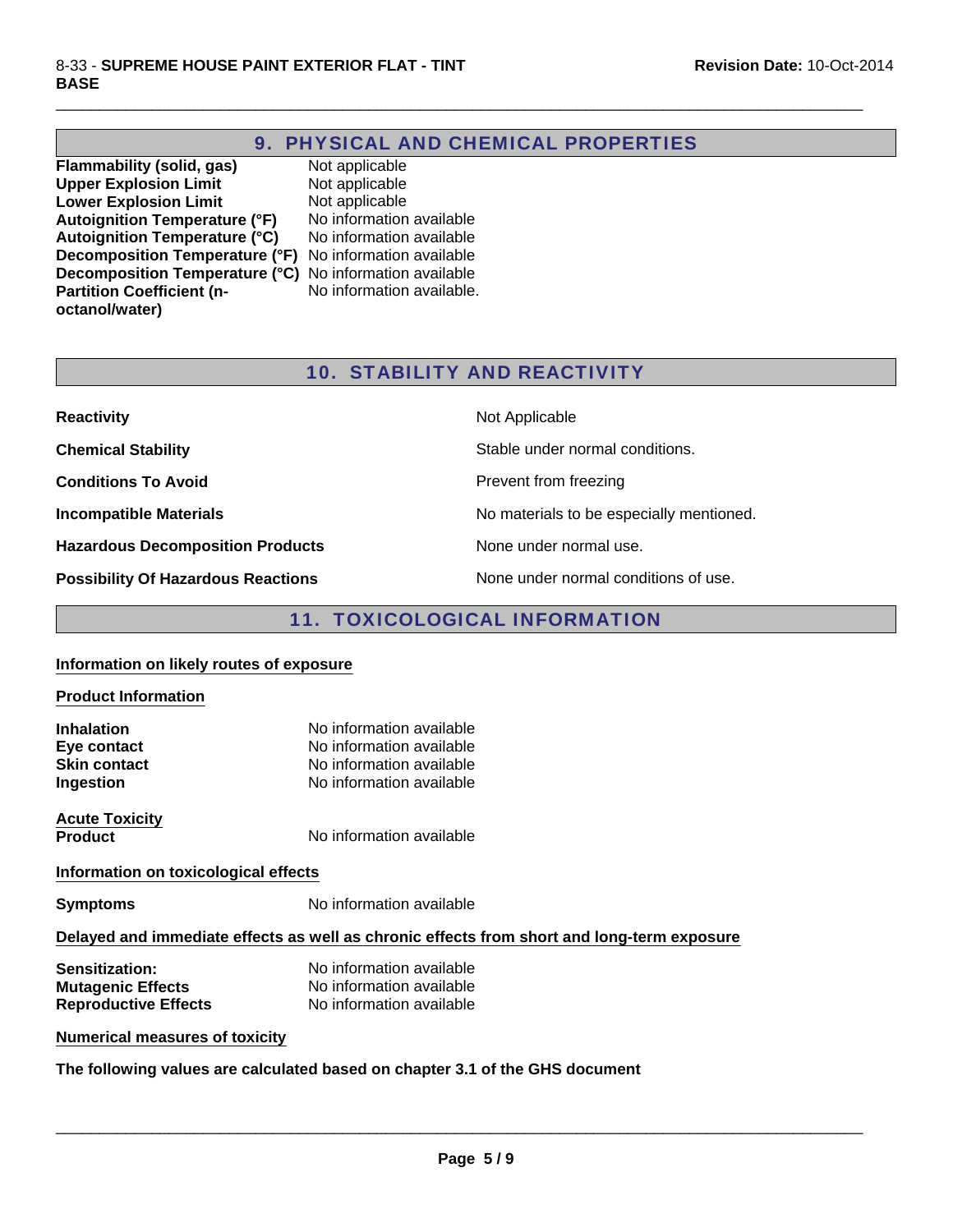**ATEmix (oral)** 64399 mg/kg **ATEmix (dermal)** 1757440 mg/kg

 $\Box$ 

### **Acute Toxicity Component**

LD50 Dermal:  $> 10000$  mg/m<sup>3</sup> (Rabbit) Titanium dioxide LC50 Inhalation (Dust):  $> 6.82$  mg/L (Rat, 4 hr.) LD50 Oral: > 10000 mg/kg (Rat)

LC50 Inhalation (Dust):  $> 5700$  mg/m<sup>3</sup> (Rat, 4 hr.) Zinc oxide LD50 Oral: 5000 mg/kg (Rat)

Urea, N-(3,4-dichlorophenyl)-N,N-dimethyl-LD50 Oral: 1017 mg/kg (Rat) LD50 Dermal: > 5000 mg/kg (Rat)

### **Carcinogenicity**

*The information below indicates whether each agency has listed any ingredient as a carcinogen:*

| <b>Chemical Name</b>                                         | <b>IARC</b>         | <b>NTP</b> | <b>OSHA Carcinogen</b> |
|--------------------------------------------------------------|---------------------|------------|------------------------|
|                                                              | 2B - Possible Human |            | Listed                 |
| Titanium dioxide                                             | Carcinogen          |            |                        |
|                                                              | - Human Carcinogen  |            |                        |
| Distillates (petroleum), solvent-dewaxed heavy<br>paraffinic |                     |            |                        |

• Although IARC has classified titanium dioxide as possibly carcinogenic to humans (2B), their summary concludes: "No significant exposure to titanium dioxide is thought to occur during the use of products in which titanium dioxide is bound to other materials, such as paint."

#### **Legend**

IARC - International Agency for Research on Cancer NTP - National Toxicity Program OSHA - Occupational Safety & Health Administration

12. ECOLOGICAL INFORMATION

### **Ecotoxicity Effects**

#### **Product**

**Acute Toxicity to Fish** No information available

#### **Acute Toxicity to Aquatic Invertebrates**

No information available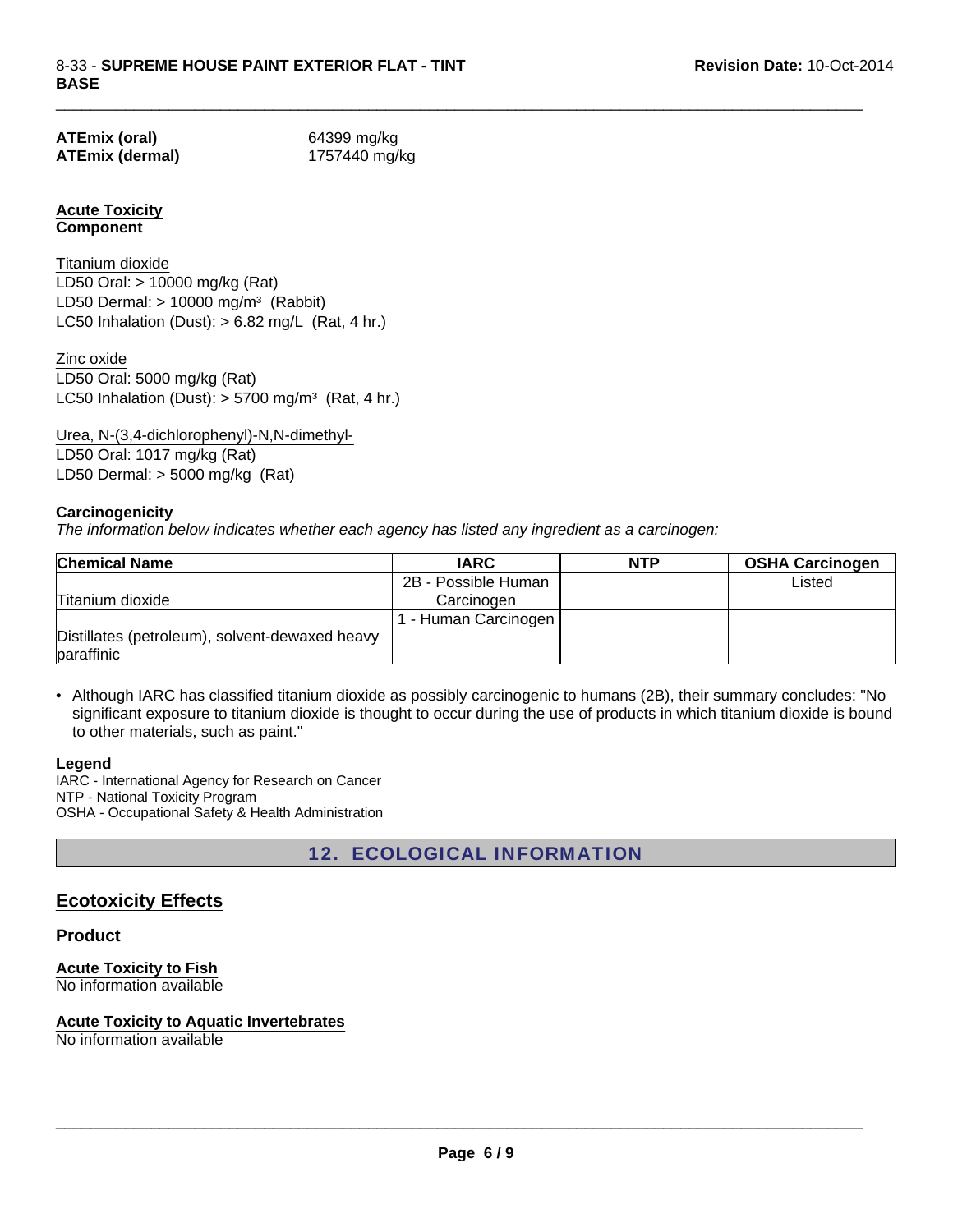#### **Acute Toxicity to Aquatic Plants**

No information available

#### **Persistence / Degradability**

No information available

# **Bioaccumulation / Accumulation**

No information available

#### **Mobility in Environmental Media** No information available

**Ozone** No information available

#### **Component**

#### **Acute Toxicity to Fish**

Titanium dioxide LC50: >1000 mg/L (Fathead Minnow - 96 hr.)

#### LC50: 3.5 mg/L (Rainbow Trout - 96 hr.) Urea, N-(3,4-dichlorophenyl)-N,N-dimethyl-

#### **Acute Toxicity to Aquatic Invertebrates**

No information available

### **Acute Toxicity to Aquatic Plants**

No information available

|                              | <b>13. DISPOSAL CONSIDERATIONS</b>                                                                                                                                                                                                    |
|------------------------------|---------------------------------------------------------------------------------------------------------------------------------------------------------------------------------------------------------------------------------------|
| <b>Waste Disposal Method</b> | Dispose of in accordance with federal, state, provincial, and local regulations. Local<br>requirements may vary, consult your sanitation department or state-designated<br>environmental protection agency for more disposal options. |
|                              | <b>14. TRANSPORT INFORMATION</b>                                                                                                                                                                                                      |
| <b>DOT</b>                   | Not regulated                                                                                                                                                                                                                         |
| <b>ICAO / IATA</b>           | Not regulated                                                                                                                                                                                                                         |
| <b>IMDG/IMO</b>              | Not regulated                                                                                                                                                                                                                         |

 $\Box$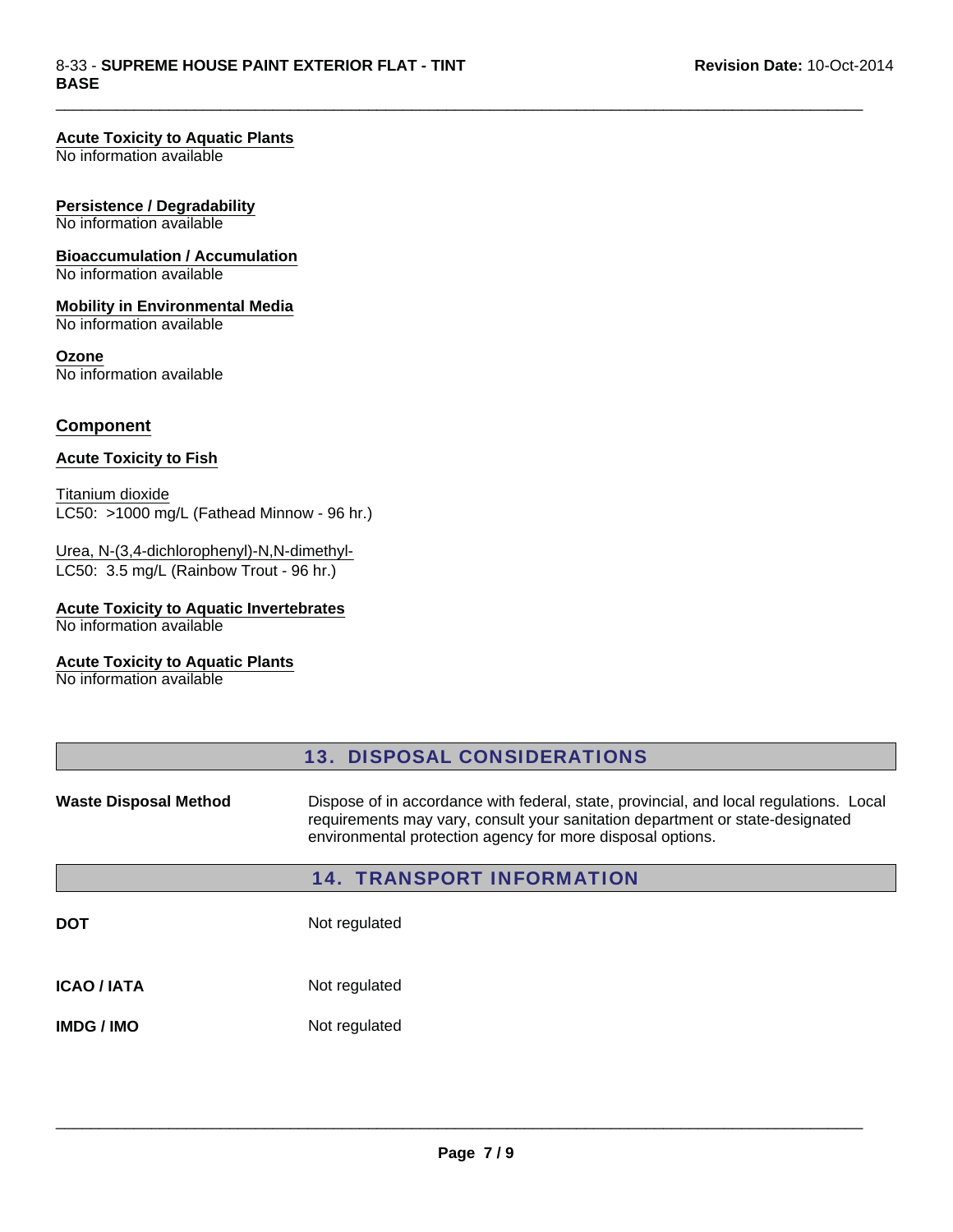### 15. REGULATORY INFORMATION

 $\Box$ 

#### **International Inventories**

| <b>United States TSCA</b> | Yes - All components are listed or exempt. |
|---------------------------|--------------------------------------------|
| <b>Canada DSL</b>         | Yes - All components are listed or exempt. |

### **Federal Regulations**

### **SARA 311/312 hazardous categorization**

| Acute Health Hazard               | N٥  |
|-----------------------------------|-----|
| Chronic Health Hazard             | Yes |
| Fire Hazard                       | N٥  |
| Sudden Release of Pressure Hazard | N٥  |
| Reactive Hazard                   | N٥  |
|                                   |     |

#### **SARA 313**

Section 313 of Title III of the Superfund Amendments and Reauthorization Act of 1986 (SARA). This product contains a chemical or chemicals which are subject to the reporting requirements of the Act and Title 40 of the Code of Federal Regulations, Part 372:

| <b>Chemical Name</b>                       | <b>CAS-No</b> | Weight % (max) |
|--------------------------------------------|---------------|----------------|
| Zinc oxide                                 | 1314-13-2     |                |
| Urea, N-(3,4-dichlorophenyl)-N,N-dimethyl- | - 330-54-1    | 0.5            |

#### **Clean Air Act, Section 112 Hazardous Air Pollutants (HAPs) (see 40 CFR 61)**

This product contains the following HAPs:

#### **State Regulations**

#### **California Proposition 65**

*This product may contain small amounts of materials known to the state of California to cause cancer or reproductive harm.*

#### **State Right-to-Know**

| <b>Chemical Name</b>                           | <b>Massachusetts</b> | <b>New Jersey</b> | <b>Pennsylvania</b> |
|------------------------------------------------|----------------------|-------------------|---------------------|
| Titanium dioxide                               |                      |                   |                     |
| Zinc oxide                                     |                      |                   |                     |
| Urea, N-(3,4-dichlorophenyl)-<br>N.N-dimethyl- |                      |                   |                     |

#### **Legend**

X - Listed